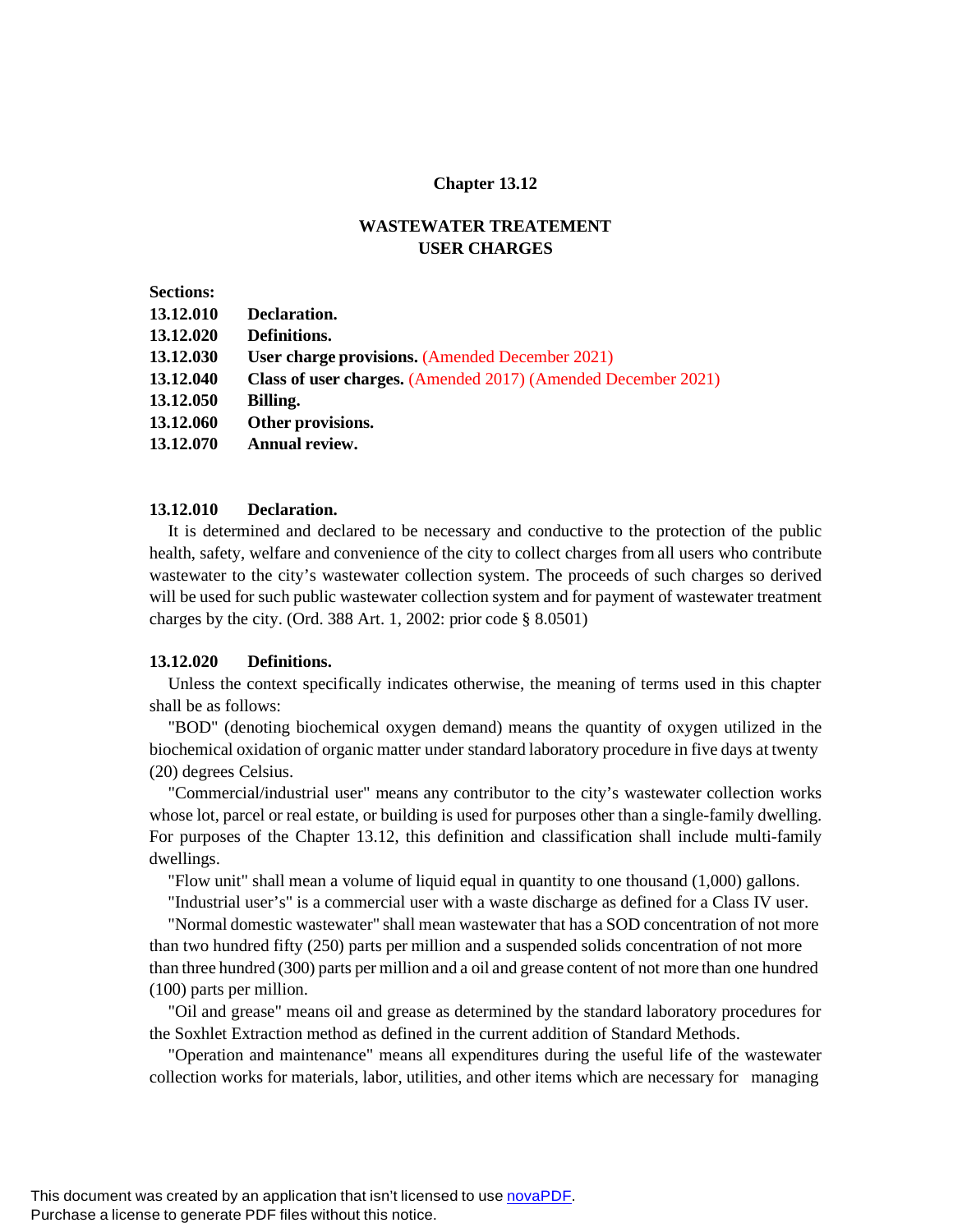and maintaining the sewage collection works to achieve the capacity and performance for which such works were designed and constructed.

Operation and maintenance charges shall be included in the sewer user charge and shall be levied in a proportional and adequate manner.

"Replacement charges" means expenditures for the obtaining and installing of equipment, accessories, or appurtenances that are necessary during the useful life of the wastewater collection works to maintain the capacity and performance for which such works were designed and constructed. Replacement charges shall be included in the sewer user charge and shall be levied in a proportional and adequate manner.

"Residential user" means any contributor to the city's wastewater collection works whose lot, parcel of real estate, or building is used for single-family dwelling purposes only.

"Sewer extension" means the total project costs for the proposed extensions to the sewer system.

"Sewer user charge" refers to any and all rates, charges, fees or rentalslevied against and payable by sewer service user and major industrial users.

"Shall" is mandatory; "may" is permissive.

"SS" (denoting suspended solids) means total suspended matter that either floats on the surface of, or is in suspension in water, wastewater, or other liquids, and that is removable by laboratory filtering as prescribed in Standard Method for the Examination of Water and Wastewater and referred to as nonfilterable residue.

"Treatment charge" means all charges made to the city of North Sioux City by the city of Sioux City, for treatment of the wastewater collected by such collection works. Treatment charges shall be included in the sewer user charge.

"Useful life" means the estimated period during which a wastewater collection works will be operated.

"Wastewater collection works" means any devices and systems for the collection or carrying of municipal sewage, domestic sewage, or liquid industrial wastes. These include intercepting sewers, outfall sewers, sewage collection systems, individual systems, pumping, power and other equipment and their appurtenances; extensions, improvement, remodeling, additions, and alterations thereof, elements essential to provide a reliable recycled supply such as standby treatment units and clear well facilities and any works, including site acquisition of the land that will be an integral part of the wastewater collection process.

"Water meter" means a water volume measuring and recording device, furnished and/or installed by the city or furnished and/or installed by a user and approved by the city. (Ord. 388 Art. 2, 2002: prior code § 8.0502)

(Amended July, 2013)

#### **13.12.030 User charge provisions.**

A. The user charge system shall generate adequate annual revenues to pay costs of annual operation and maintenance including replacement and costs associated with debt retirement of bonded capital associated with financing the treatment collection works that the city may by ordinance designate to be paid by the user chargesystem.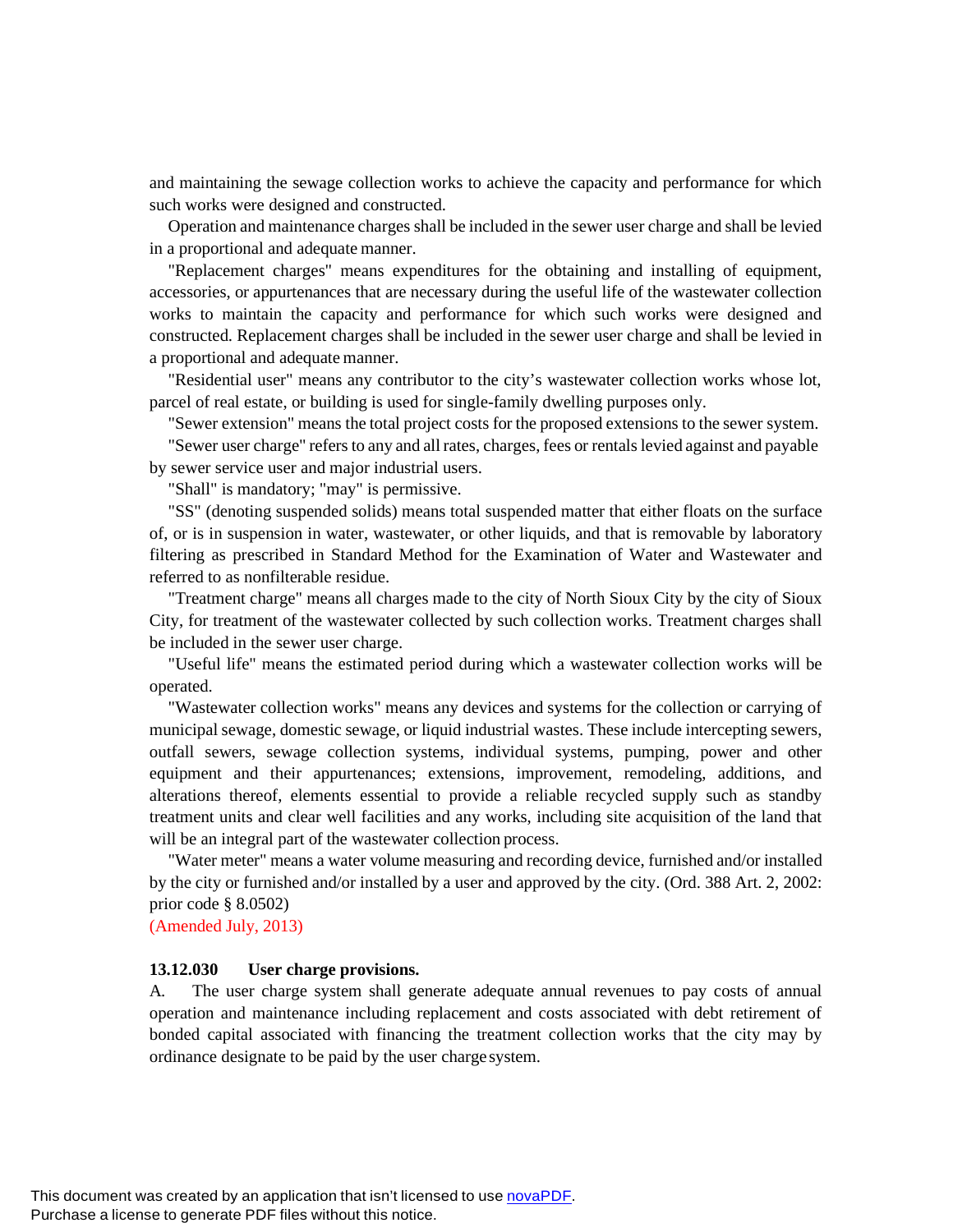B. Fiscal year-end balances in the fund shall be carried over to the same account in the subsequent fiscal year, and shall be used for no other purpose than those designated for this account. Moneys that have been transferred from other sources to meet temporary shortages in the fund shall be returned to their respective accounts upon appropriate adjustment of the user charge rates for operation, maintenance andreplacement.

1. Charges to industrial users shall be established on the basis of metered flow and tested strength of wastewater discharges. Monthly flow units shall be calculated from readings of individual industry-owned flow meters. If the industry does not have a flow meter for wastewater than the city shall use the potable water supply meter without reduction for wastewater flowvolume.

Monthly loadings of DOD, solids, and grease are calculated from laboratory analysis of individual composited or grab wastewater samples applied to flows during the billing period. Individual industry charges shall be based upon actual usage. Discharges over a weekend shall be measured with the next analysis and charged for actual sewage discharged at the rates established herein.

In addition, industrial users shall also be charged the costs of billing, metering, sample collection, and sample testing and maintenance or repair on metering and monitoring equipment that shall be conducted by the city or the agent of the city. Charges shall include, but not be limited to, the cost of travel, labor, chemicals, equipment replacement, and other charges resulting from the sampling and testing of the wastes of the industry. All monitoring and metering stations shall be secure with access limited to city and city authorized industrial personnel.

2. Additional charges shall be provided for BOD contributions in excess of two hundred fifty (250) mg/l at the rate of \$0.058 per pound, for suspended solids in excess of three hundred (300) mg/l at the rate of \$0.029 per pound, and for oil and grease in excess of one hundred (100) mg/l at the rate of \$0.058 per pound.

3. For those industrial users who have been issued industrial user permits by the city, a surcharge of ten (10) times the additional charges as described above for flow, BOD, suspended solids and/or oil and grease, shall be applied to all quantities of wastes contributed in excess of the industrial user's permitted limits. Such surcharges shall be applied to both average monthly and maximum daily limits that are stipulated in the user permit.

4. Any user who discharges dissolved sulfides in excess of 0.5 mg/l shall be assessed a surcharge of one dollar sixty-four cents (\$1.804) per pound which shall be applied to the user's next sewer use billing. The total pounds for which the surcharge is applied shall be calculated by multiplying the difference between the actual measured concentration of dissolved sulfides and 0.5 mg/l times the user's actual measured flow (in million gallons) times a conversion factor of 8.34.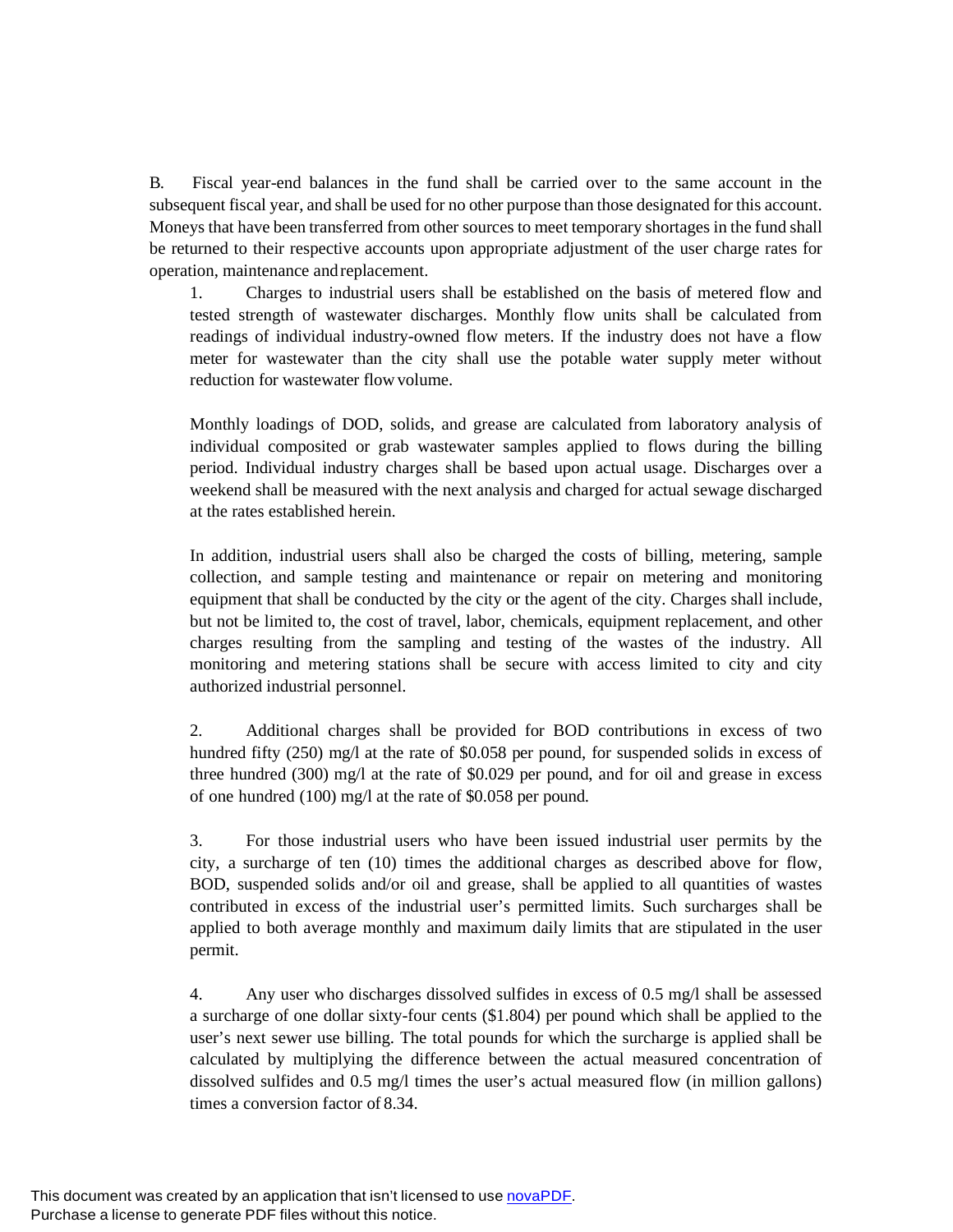C. Charges to industrial users contributing as much as ten (10) percent of the treatment works design loadings in terms of flow, five-day BOD, or solids loadings, shall be established by a negotiated contract with the individual industry. Rates shall include all charges assessed against the industrial users and shall be at least equal to the ordinance rates in effect at the time of the contract.

D. Where a major portion of water used or consumed on the premises of a contributor engaged in commercial or industrial activities is not discharged into the sanitary sewage system, the city may establish a special sewer user charge for such property based on the estimated quantity of water, sewage, and waste discharged into the sanitary sewage system, or the contributor may, at his or her own expense, provide for the separate measurement of water used but not discharged into the sanitary sewage system, in which case, if the city shall find the manner of segregation and measurement of such water to be satisfactory; the quantities of water so determined shall be deducted from the total quantity of water used or consumed on the premises in determining the sewer user charge.

E. Connection charges shall be as follows:

If the property to be connected to a public wastewater collection system requires the construction of an extension to the system, the owner shall pay a special connection charge to the city. The city council shall determine the amount of the charge for such service, which charge shall be two hundred fifty dollars (\$250.00) plus an equitable portion of the cost of the improvements, and the amount so determined shall, upon confirmation by the city council by resolution, be paid to the city and credited to the proper fund before a permit to make such connection shall be issued. Such permit, when issued, shall be in writing and signed by the mayor or his or her designee. If the property to be connected to the wastewater collection system does not require the construction of improvements the owner shall pay a connection charge of two hundred fifty dollars (\$250.00) to the city.

F. When service is established to any customer, the schedule of rates for service shall be imposed and shall continue in effect until the customer requests the city to discontinue service. Upon receipt of such request, the city will turn off the water at the curb cock. Service charges to the customer shall then be discontinued as of the beginning of the next billing period. When service is to be resumed, the customer shall so notify the city, who shall have the water turned on, making no charge for this special service. Service charges shall then be resumed as of the beginning of that customer's current billing period.

G. All bills are due when rendered. If bills are not paid within thirty (30) days after the billing date, the city reserves the right to discontinue service to the delinquent customer by shutting off the water at the curb cock. Service shall then not be restored until the bill is paid in full plus a turn on fee of twenty dollars (\$20.00).

H. Whoever shall by himself or herself, or by any other person acting under his or her authority, use or take service from any part of the wastewater collection system without a permit, or shall without authority from the city; open or hitch to, dig out, curb over or damage any fixtures appertaining to the wastewater collection system shall be fined an amount not exceeding Five Hundred Dollars (\$500.00) per instance.

I. Each single-family unit residing in a multiple dwelling building or an apartment building shall pay the minimum charge per month of a year for all wastewater discharged, however, the owner of such multiple dwelling building or apartment building may, upon request to the city, have installed one master water meter, which shall be operable as to measuring the quantity of water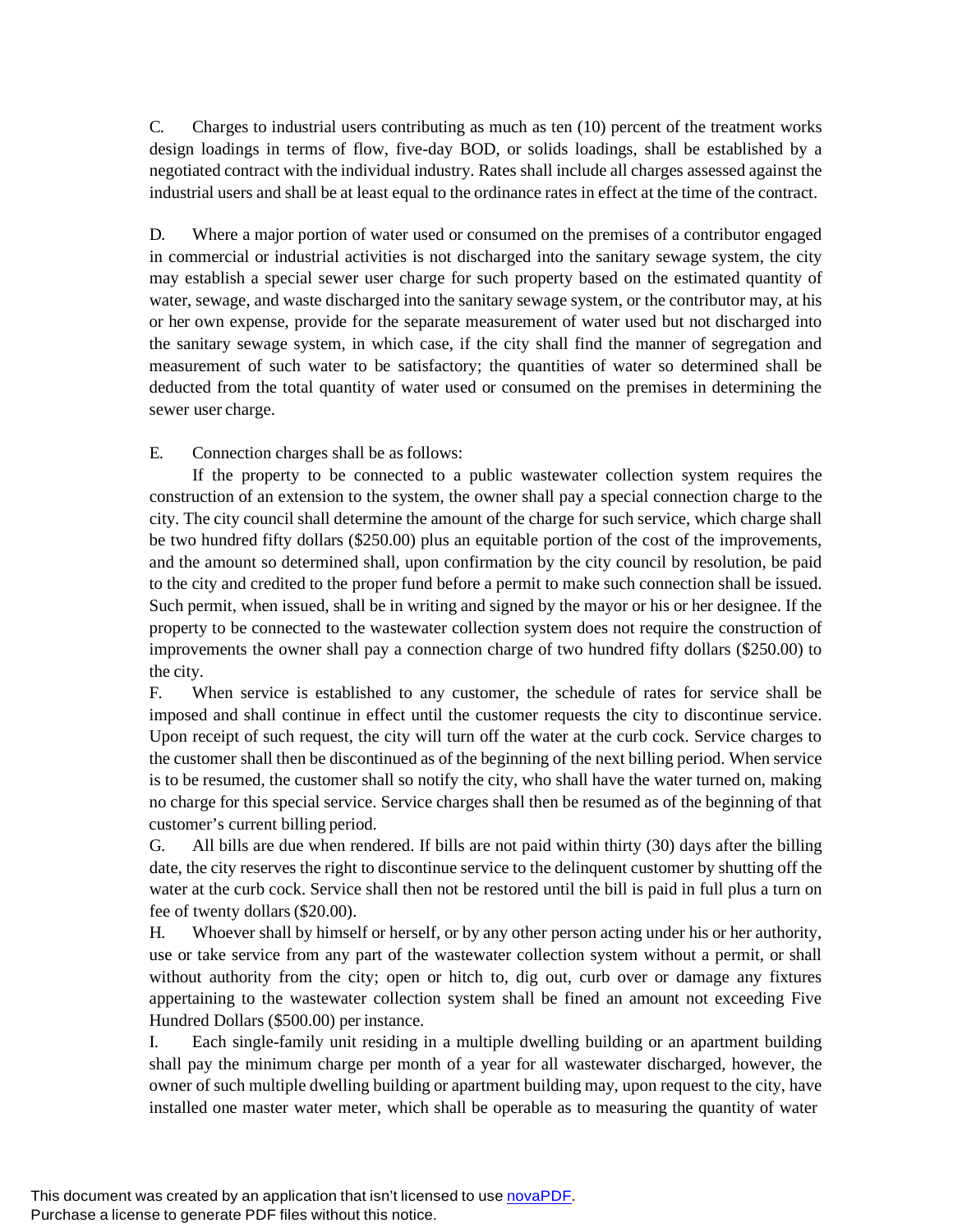consumed, and which water meter shall be read as to the quantity of wastewater discharged and the owner of such premises shall be billed each month of a year for all wastewater discharged; provided, further, that the owner of such premises may, for such owner's own purpose and with the permission of the city, and without cost to the city, install a water meter for each individual tenant for the purpose of billing each individual tenant as to the quantity of wastewater discharged by each tenant. It shall be the responsibility of the owner of any multiple dwelling building and apartment building to report to the finance officer the name of any new tenant and any removal of a tenant from the premises being leased in instances where such owner does not have a master water meter installed as hereinbefore provided, and any person violating this requirement shall be fined an amount not exceeding Five Hundred Dollars (\$500.00) per instance. (Ord. 388 Art. 3, 2002: prior code § 8.0503) (Amended 2007) (Amended December 2021)

## **13.12.040 Class of user charges.**

The following classes of users and charges to those users are established:

# **1. Class I: Residential users whose lot, parcel of real estate, or building is used for single family dwelling purposes only.**

Thirty-seven dollars and thirty-one cents (\$37.31) per month plus four dollars and seventy-six cents (\$4.76) per thousand (1,000) gallons of metered waste in excess of three thousand (3,000) gallons per month for operation and maintenance, including replacement and debt service.

The rates above shall be charged to and paid by all residential users, however, upon completing an application at City Hall, residents who are age sixty-five (65) or older shall receive a ten percent (10%) discount from the above Base Rates.

# **2. Class II: Light Commercial/Industrial Users:**

# **Nonresidential users which contribute between zero (0) gpd and four hundred (400) gpd of less than or equal to normal domestic strength wastewater. Class II shall include all multi-family dwelling units.**

Forty-four dollars and forty-seven cents (\$44.47) per month plus four dollars and seventy-four cents (\$4.74) per thousand (1,000) gallons of metered waste in excess of three thousand (3,000) gallons per month, for operation and maintenance, including replacement and debt service.